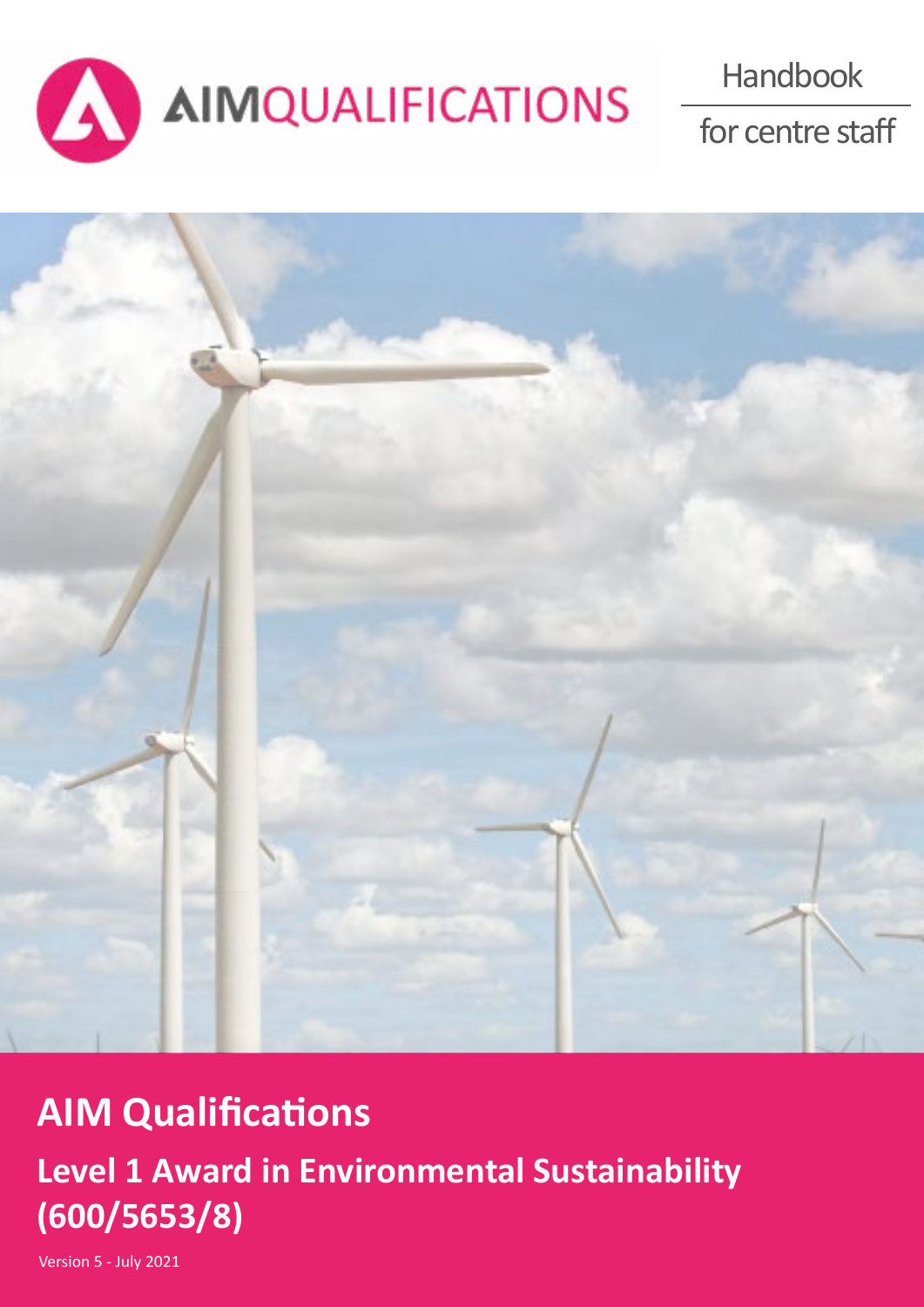# Document Version History

| <b>Version</b><br><b>Number</b> | <b>Date</b>       | <b>Description</b>                                                                                                                                                                                                                                                                                                                                                                                            |
|---------------------------------|-------------------|---------------------------------------------------------------------------------------------------------------------------------------------------------------------------------------------------------------------------------------------------------------------------------------------------------------------------------------------------------------------------------------------------------------|
| $\overline{2}$                  | 23/11/2018        | Update to TQT value and remove credits (page 8)<br>Credits removed (page 11)                                                                                                                                                                                                                                                                                                                                  |
| 3                               | 15/02/2019        | Following review credit applied (page 8 and 11) update to TQT value (page<br>8)                                                                                                                                                                                                                                                                                                                               |
| 4                               | September<br>2019 | Rebrand - 'AIM Awards' changed to 'AIM Qualifications'<br>Qualification family added to qualification details grid (page 8)                                                                                                                                                                                                                                                                                   |
| 5                               | <b>July 2021</b>  | Additional information added following the implementation of new op-<br>tional online Multiple Choice Question (MCQ) assessment method:<br>Page 9: Resource requirements<br>Page 14: How this qualification is assessed<br>Page 17: Scheduling learners for the online Multiple Choice Question<br>(MCQ) assessments<br>Page 17: Delivering the MCQ assessments<br>Page 17: At the end of the MCQ assessments |

 $2<sup>3</sup>$ 





I would like to convey my thanks to you all at AIM for the support and guidance you have provided during our first year as a training centre. I am aware we have asked a lot of questions and sent a lot of emails and you have dealt with every query swiftly and efficiently combined with a lot of patience. "

It has been a roller coaster of a year setting up everything from scratch but it has been made easier by having access to you all.

Carol Harmston, AIM Centre

"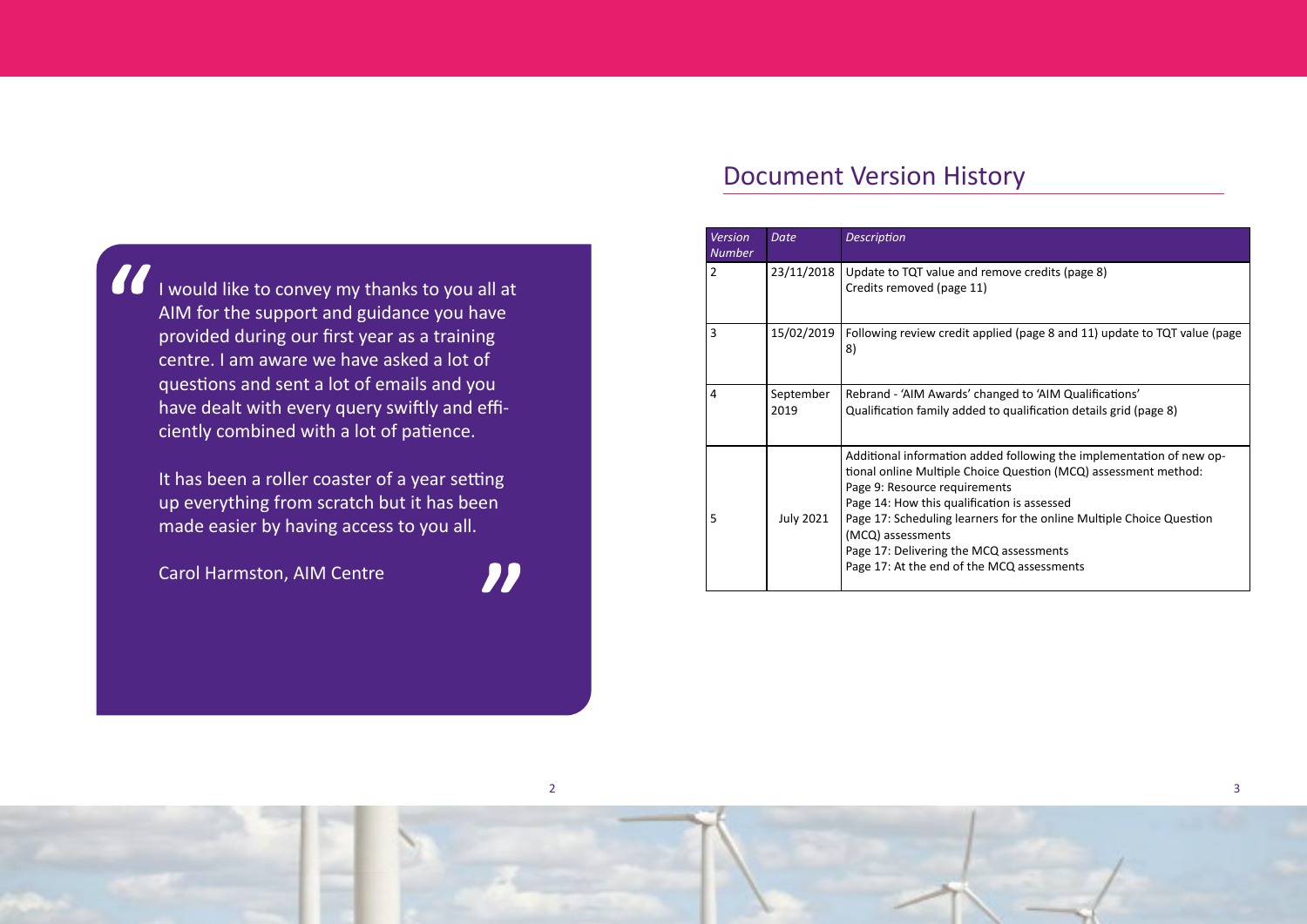# <span id="page-2-0"></span>**Contents**

| 5  |
|----|
|    |
|    |
| 7  |
|    |
|    |
| 11 |
|    |
|    |
| 13 |
| 14 |
|    |
|    |
| 16 |
| 16 |
| 16 |
|    |
|    |
| 19 |
|    |



4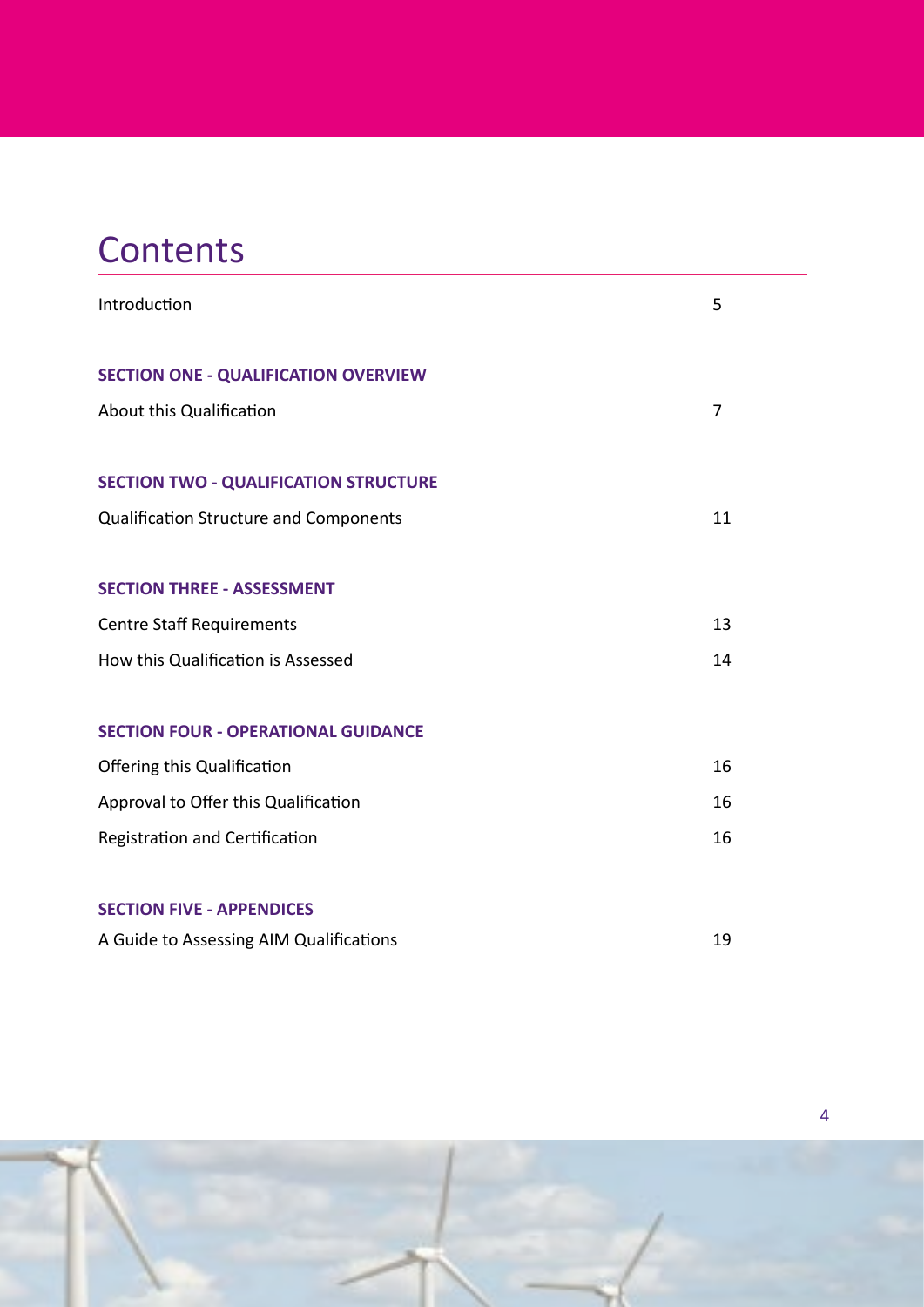# Qualification Overview

# Section One Jechon D<br>D<br>D<br>D<br>D<br>D

[Back to Contents](#page-2-0) **Back to Contents** Back to Contents

6

Welcome to the AIM Qualifications Level 1 Award in Environmental Sustainability (600/5653/8) Qualification Handbook. This Handbook contains everything you need to know about this qualification and is intended for Tutors, Assessors, Internal Verifiers and other staff involved with the planning, delivery and assessment:

This is a live document and as such will be updated when required. You will be informed via email when changes are made and it is your responsibility to ensure the most up-to-date version of the Qualification Handbook is in use.

### About Us

AIM is a national and international Awarding Organisation. We offer a large number of regulated qualifications at different levels and in a wide range of subject areas, Access to Higher Education Diplomas and End Point Assessments. Our products are flexible enough to be delivered in a range of settings, from small providers to large colleges and in the workplace both nationally and internationally. We pride ourselves on offering the best possible customer service, and are always on hand to help if you have any questions. Our organisational structure and business processes enable us to be able to respond quickly to the needs of customers to develop new products that meet their specific needs.

## <span id="page-3-0"></span>Introduction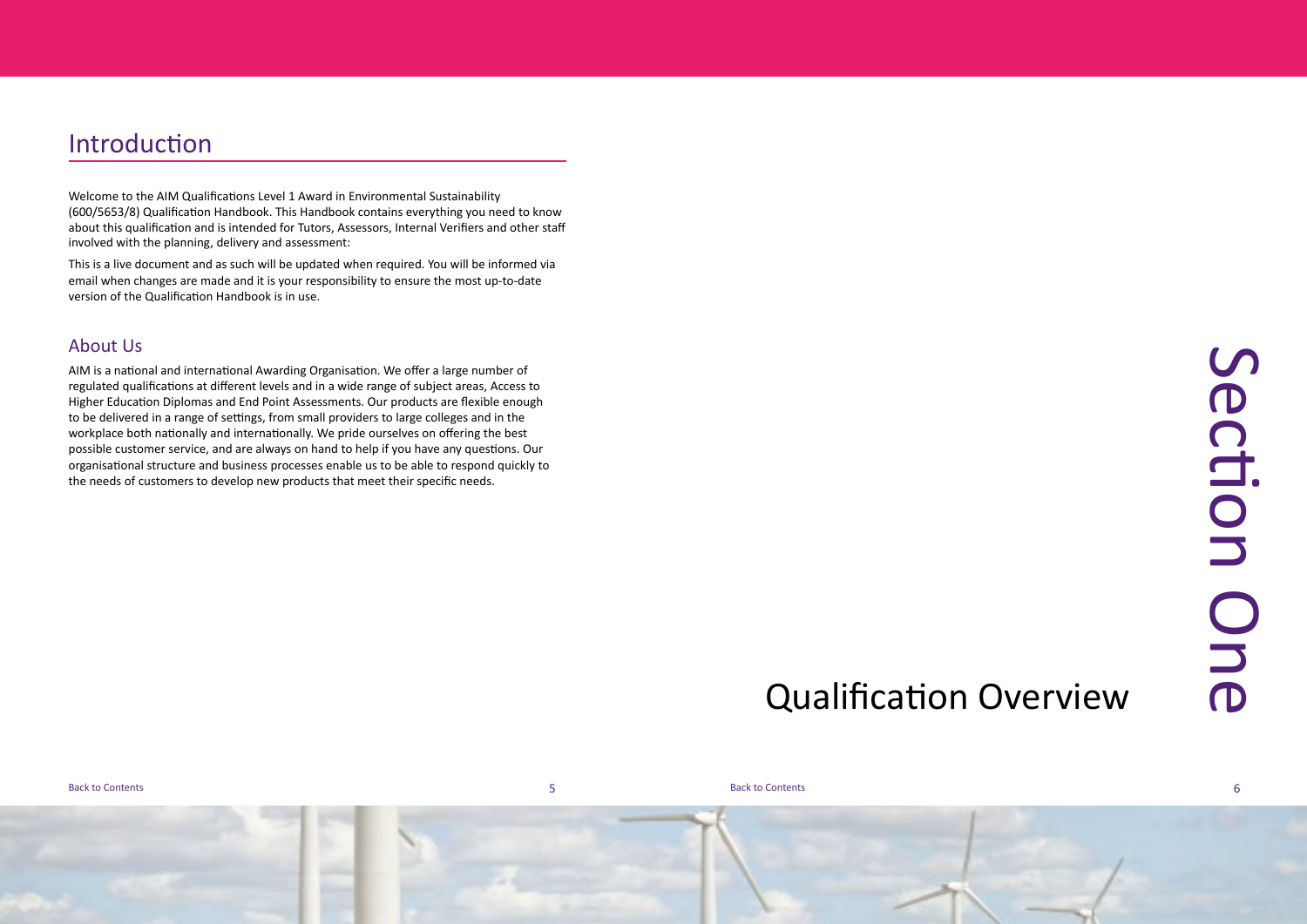### **Qualification Details**

### **Qualification AIM Qualifications Level 1 Award in Environme Qualification Family** Flexibilities **Assessment** Various: Section 3: Assessment **Grading Grading There is** no grading for this qualification of  $\mathbf{F}$   $\mathbf{F}$ **Progression Opportunities** These qualifications can be used an intervals can be used an intervals can be used an intervals can be used an intervals can be used an intervals can be used an intervals can be used an interval for) an in **Geographical Coverage England Operational Start Date 01/06/2012 Review Date 31/12/20 Sector** 3.4 Environmental Conservation 2.4 Enviro **Qualification Number** 600/5653 **Learning Aim Reference** 60056538 **Credit Value 2 2 Guided Learning Hours (GLH)** 20 **Total Qualification Time (TQT)** 21 **Minimum Learner Age** N/A **Rules of Combination To achieve the Sulfident Complete the To achieve the To achieve the To achieve the To achieve**

| nvironmental Sustainability                                                                                    |
|----------------------------------------------------------------------------------------------------------------|
| Flexibilities                                                                                                  |
| Various: see Section 3: Assessment                                                                             |
| There is no grading for this qualification                                                                     |
| These qualifications can be used an introduction to (or<br>for) an integral part of a wide range of programmes |
| England                                                                                                        |
| 01/06/2012                                                                                                     |
| 31/12/2023                                                                                                     |
| 3.4 Environmental Conservation                                                                                 |
| 600/5653/8                                                                                                     |
| 60056538                                                                                                       |
| $\overline{2}$                                                                                                 |
| 20                                                                                                             |
| 21                                                                                                             |
| N/A                                                                                                            |
| To achieve this qualification learners must complete the<br>single essential component.                        |

# <span id="page-4-0"></span>About this Qualification

The Level 1 Award in Environmental Sustainability is designed to give the learner knowledge and understanding of the basic principles of sustainability and environmental impacts. The qualifications introduce the learner to key issues in sustainability, raising awareness of the topic and encouraging them to consider their role in helping to make sustainable choices. The qualifications may be used as an induction programme or as part of a wider vocational context e.g. Study Programmes, Traineeships.

Public bodies including schools, colleges and other learning providers are encouraged to demonstrate the provision of sustainability within their curriculum offer as well as through their operational activities. Learning providers are accountable for this in the new Ofsted Common Inspection Framework.

[Back to Contents](#page-2-0) 7 [Back to Contents](#page-2-0) 8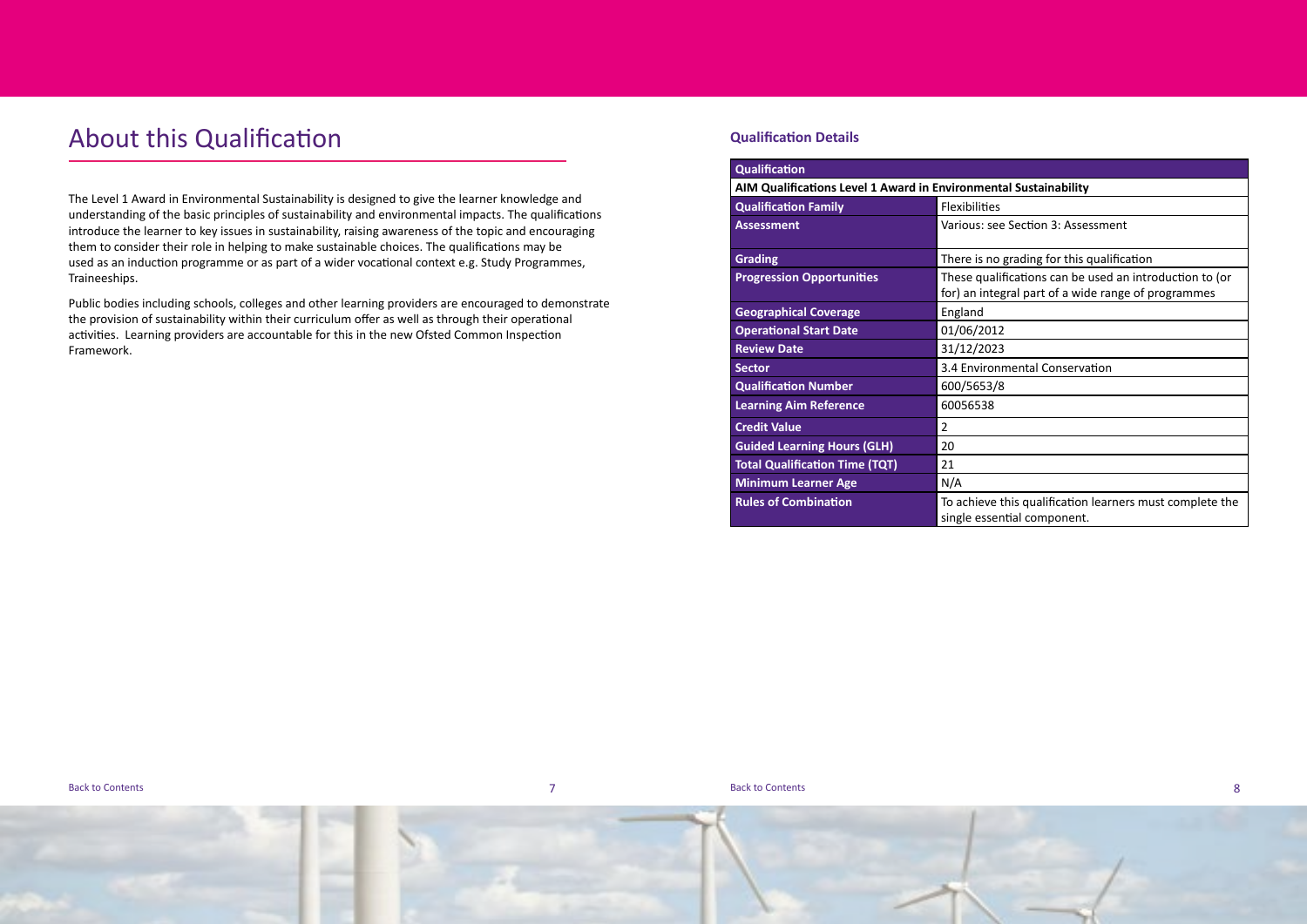### **Total Qualification Time and Guided Learning Hours**

Total Qualification Time (TQT) is the number of notional hours it takes a typical learner to achieve the full qualification and is made up of two elements:

- the minimum number of Qualification Guided Learning Hours (GLH) the number of Tutor-led contact hours
- the number of hours spent on preparation, studying and the assessment that is non-guided

For example, the number of tutor-led contact hours (GLH) for a qualification is 30 and the number of hours spent by the learner (non-GLH) on preparation, studying and the assessment is 6 hours. Therefore the Total Qualification Time (TQT) for the qualification is 36 hours.

### **Progression Opportunities**

These qualifications can be used an introduction to (or for) an integral part of a wide range of programmes.

### **Entry Guidance**

There are no specific entry requirements for this qualification.

### **Qualification Dates**

The qualification review date is the date by which we will have carried out a review of the qualification. We work with sector representatives to make any changes necessary to meet sector needs and to reflect recent developments. In most cases, we'll extend the qualification and set a new review date. If we make a decision to withdraw a qualification, we'll set an operational end date.

We will post information relating to changes or extensions to qualifications on our website and centres approved to offer the qualification will be kept updated. The certification end date will be three years from the operational end date.

### **Resource Requirements**

You must ensure that your centre has appropriate resources in place to deliver the components in these qualifications. If your centre uses the online Multiple Choice Question (MCQ) assessment method, they must ensure they have the appropriate resources in place to deliver the externally set, invigilated assessment. Further information on our requirements can be found in Section 3: Assessment.

[Back to Contents](#page-2-0)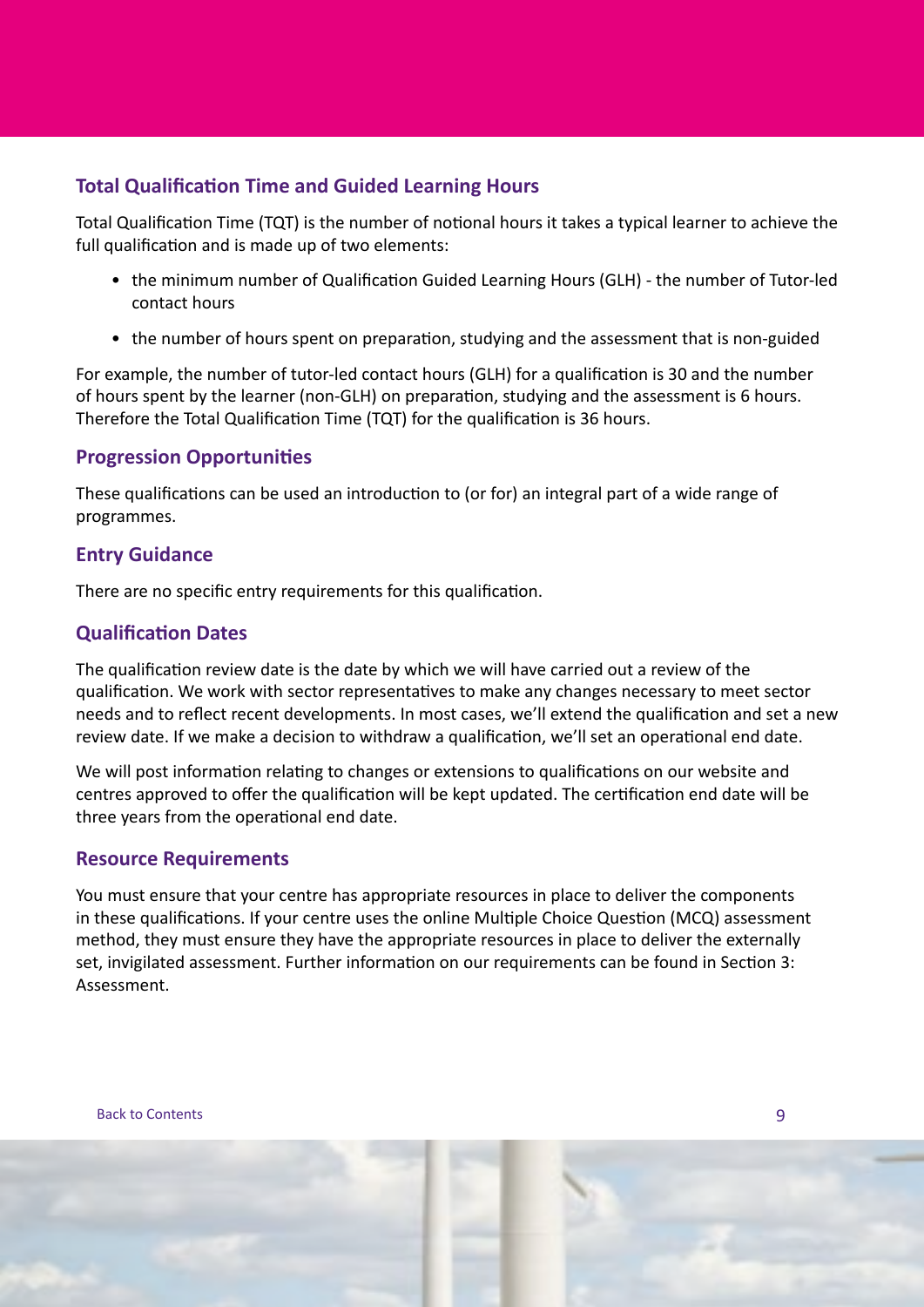Qualification Structure and Components

[Back to Contents](#page-2-0) and the contents of the contents of the contents of the contents of the contents of the contents of the contents of the contents of the contents of the contents of the contents of the contents of the conte



## <span id="page-6-0"></span>**Qualification Structure and Components**

| <b>Rules of combination for:</b> AIM Qualifications Level 1 Award in Environmental Sustainability |                                     |              |            |                               |  |  |  |  |  |
|---------------------------------------------------------------------------------------------------|-------------------------------------|--------------|------------|-------------------------------|--|--|--|--|--|
| To achieve this qualification learners must complete the single essential component.              |                                     |              |            |                               |  |  |  |  |  |
| <b>Component Code</b>                                                                             | <b>Component Title</b>              | <b>Level</b> | <b>GLH</b> | <b>Credit</b><br><b>Value</b> |  |  |  |  |  |
| Essential                                                                                         |                                     |              |            |                               |  |  |  |  |  |
| L/602/1107                                                                                        | <b>Environmental Sustainability</b> | One          | 20         |                               |  |  |  |  |  |

# Section Section Two

This section details the rules of combinations for this qualification. Select the component title to view the component details.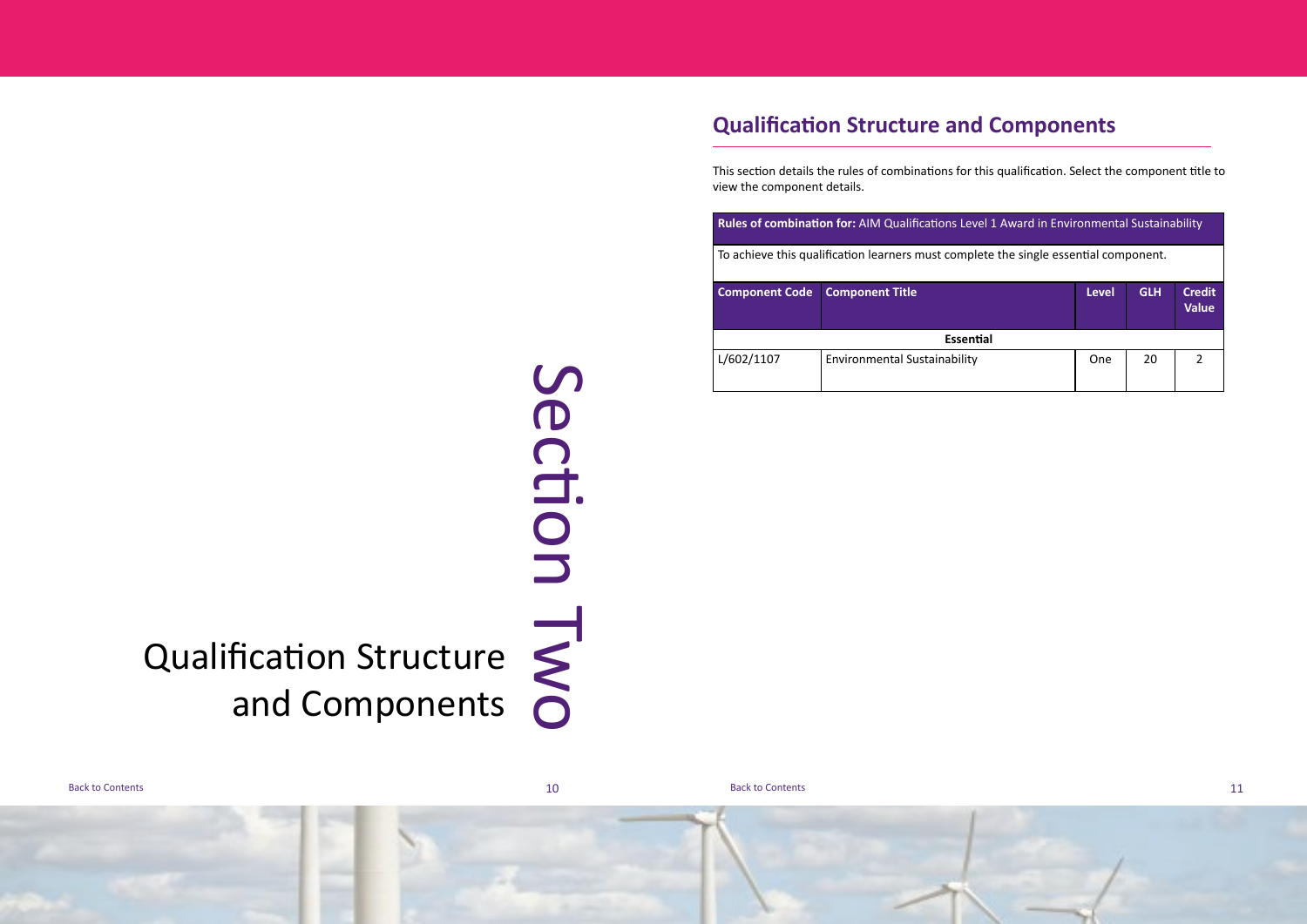# Section Three Section Three

# Assessment

[Back to Contents](#page-2-0)

12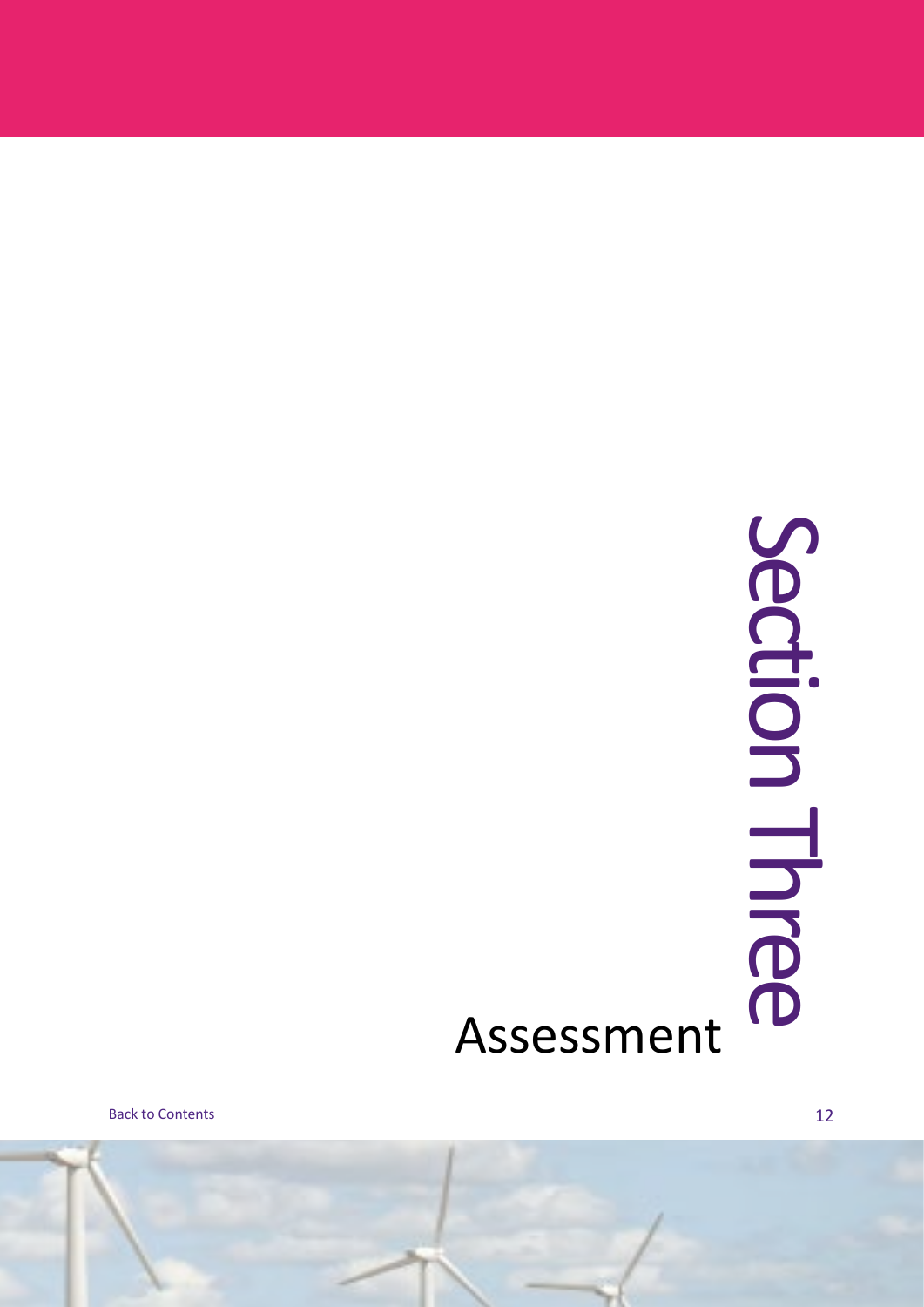### <span id="page-8-0"></span>**Centre Staff Requirements**

As an Awarding Organisation, we require that:

Tutors have relevant teaching experience and/or a qualification, and experience and/or a qualification in the relevant subject area. Suitable teaching qualifications include:

- Level 3 or 4 Preparing to Teach in the Lifelong Learning Sector (PTLLS) or above
- Level 3 Education and Training or above
- Diploma or Certificate in Education
- Bachelors or Masters Degree in Education

Assessors have an assessor qualification or evidence of recent relevant experience. Suitable assessor qualifications include:

- Level 3 Award in Assessing Competence in the Work Environment
- Level 3 Certificate in Assessing Vocational Achievement
- A1 Assess Candidate Performance using a Range of Methods
- D32 Assess Candidate Performance and D33 Assess Candidate using Differing Sources of Evidence

Internal Verifiers (IV) have an internal verification qualification or evidence of recent relevant experience. Suitable internal verification qualifications include:

- Level 4 Award in Internal Quality Assurance of Assessment Processes and Practice
- Level 4 Certificate in Leading the Internal Quality Assurance of Assessment Processes and Practice
- V1 Conduct Internal Quality Assurance of the Assessment Process
- D34 Internally Verify the Assessment Process



### <span id="page-8-1"></span>**How this Qualification is Assessed**

This qualification may be assessed through:

1) an internally set, internally marked and externally verified portfolio of evidence. Guidance on our expectations is available in 'A Guide to Assessing AIM Qualifications' available in Section 5: Appendices.

2) an externally set, externally marked online multiple choice exam. The online multiple choice exam must be invigilated by an AIM approved invigilator.

Centres may use only one of the above assessment methods in the assessment of the qualification.

| Components        |                                 |       | Set by the centre        |      |           | Set by AIM               |      |           |
|-------------------|---------------------------------|-------|--------------------------|------|-----------|--------------------------|------|-----------|
| Component<br>Code | Component Title                 | Level | Portfolio of<br>evidence | Exam | Practical | Portfolio of<br>evidence | Exam | Practical |
| L/602/1107        | Environmental<br>Sustainability | One   | ✓                        |      |           |                          | √    |           |

[Back to Contents](#page-2-0) [Back to Contents](#page-2-0)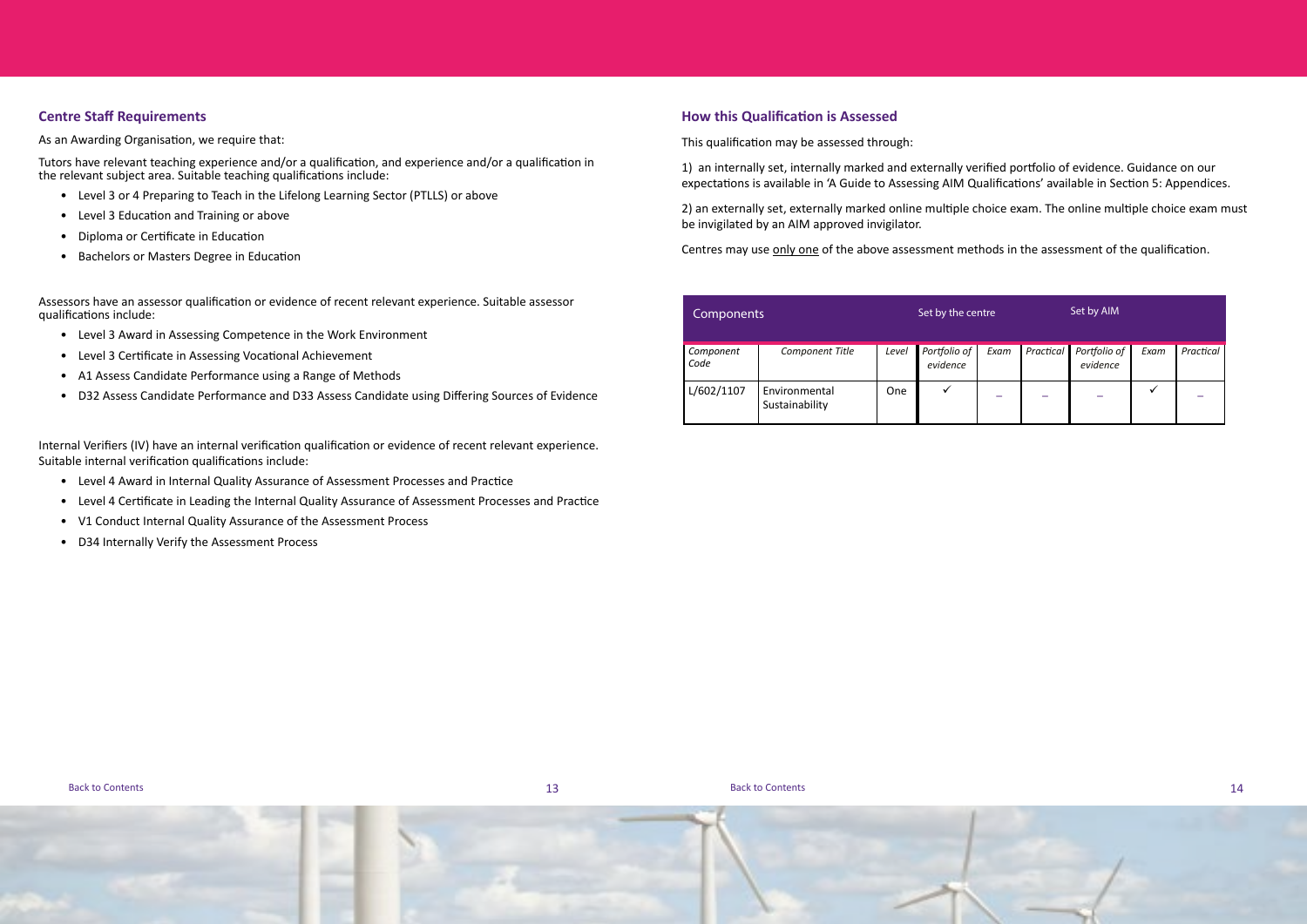# Operational Guidance

[Back to Contents](#page-2-0) [Back to Contents](#page-2-0)

### **Offering this Qualification**

Centres wishing to offer this qualification must be an AIM recognised centre. New centres can apply to become a centre using the centre recognition application process on our website (www.aim-group.org.uk).

We can advise centres of the best and most efficient methods for offering this qualification. All procedures for the use of this qualification, including approval, registration of learners, verification and certification will be completed through AIM and all centres will have an allocated customer experience advisor to support them.

### **Approval to Offer the Qualification**

provide evidence of resources/staff qualifications when completing the Qualification Approval request.<br>
Registration and Certification (of the a qualification, you will be able to register learners using the AlM<br>
portal. L Once your centre has approval to offer a qualification, you will be able to register learners using the AIM portal. Learners must be registered onto the correct qualification via the portal. Centres then select their chosen components.

Centres wishing to offer this qualification must complete and submit a Qualification Approval request (found on the AIM website). Some qualifications require centres to have specific resources in place and/ or their assessors/ internal verifiers should hold certain qualifications. Where this is the case, centres must provide evidence of resources/staff qualifications when completing the Qualification Approval request.

### **Registration and Certification**

For all registration and certification processes, please refer to the portal guidance document which can be downloaded from our website (www.aim-group.org.uk). Details of assessment, internal verification and external verification can be found in Appendix 1 - A guide to assessing AIM qualifications of this handbook.

Learners achieving a qualification will be issued with a qualification certificate detailing the achieved qualification and components. Learners who have not achieved a qualification will, on request, be issued with a component certificate detailing the components achieved.

### **Scheduling learners for the online Multiple Choice Question (MCQ) assessments**

Once your learners have been registered against the relevant qualification(s) using the process above, you are now able to schedule your learners for the MCQ assessments using XAMS. Please refer to the XAMS centre guidance document for details.

Please note you need to schedule your learners at least 48 hours before the planned time of assessment.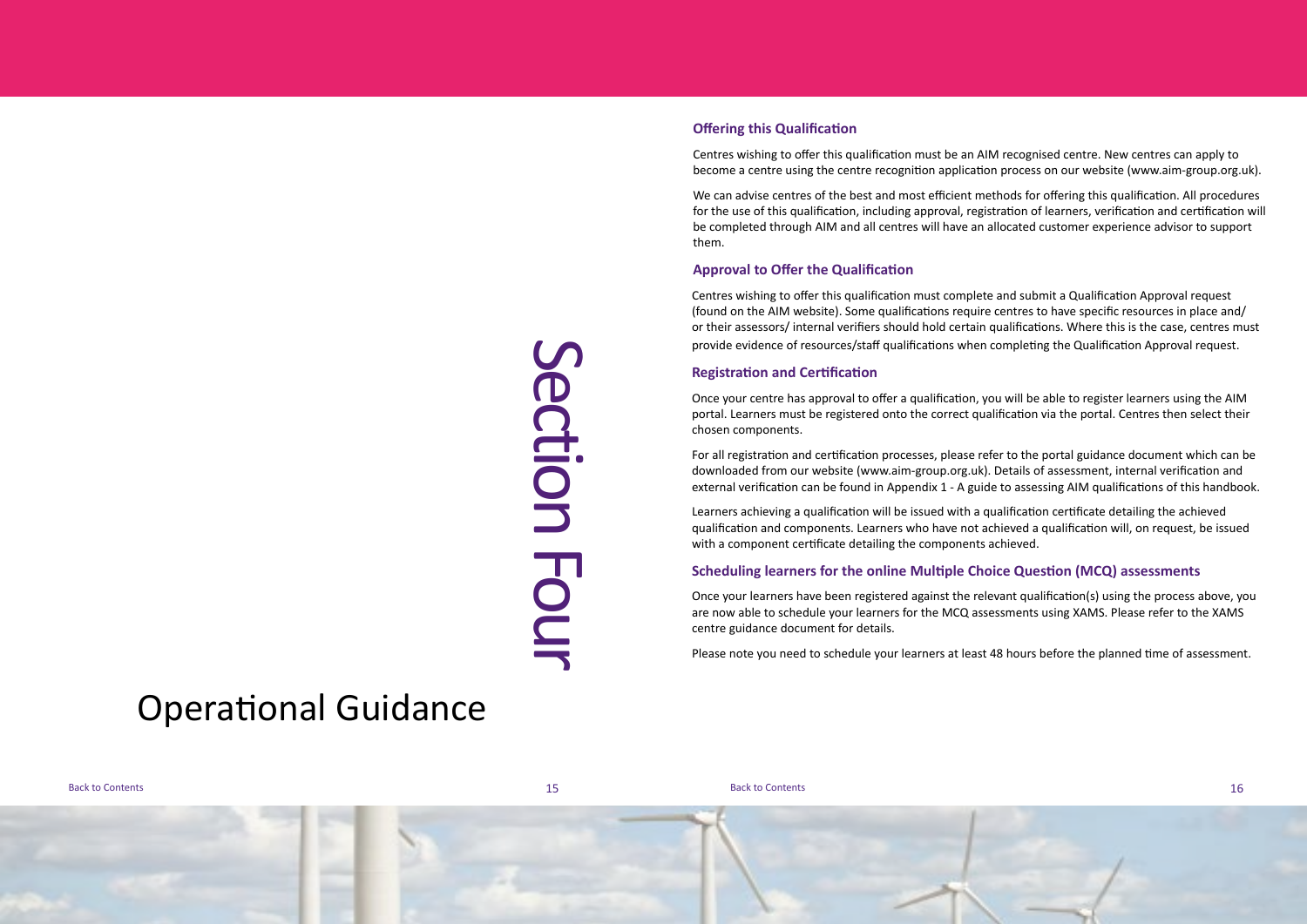### **Delivering the MCQ assessments**

Assessments must be delivered following the requirements in the AIM invigilation guidance for external assessments.

### **At the end of the MCQ assessment**

Once the learner has completed the assessment, you can check the result in the results screen on XAMs. The results are automatically sent to AIM, and where learners have met the rules of combination for the particular qualification, they will be issued with a qualification certificate with details of the qualification and components achieved. Please refer to the Being an AIM centre document for service standard times on the issuing of learner certificates.

### **Fees and Charges**

The AIM Fees and Charges brochure includes all qualification charges and is available on our website. Please note that registrations will not be processed if centre fees have not been paid.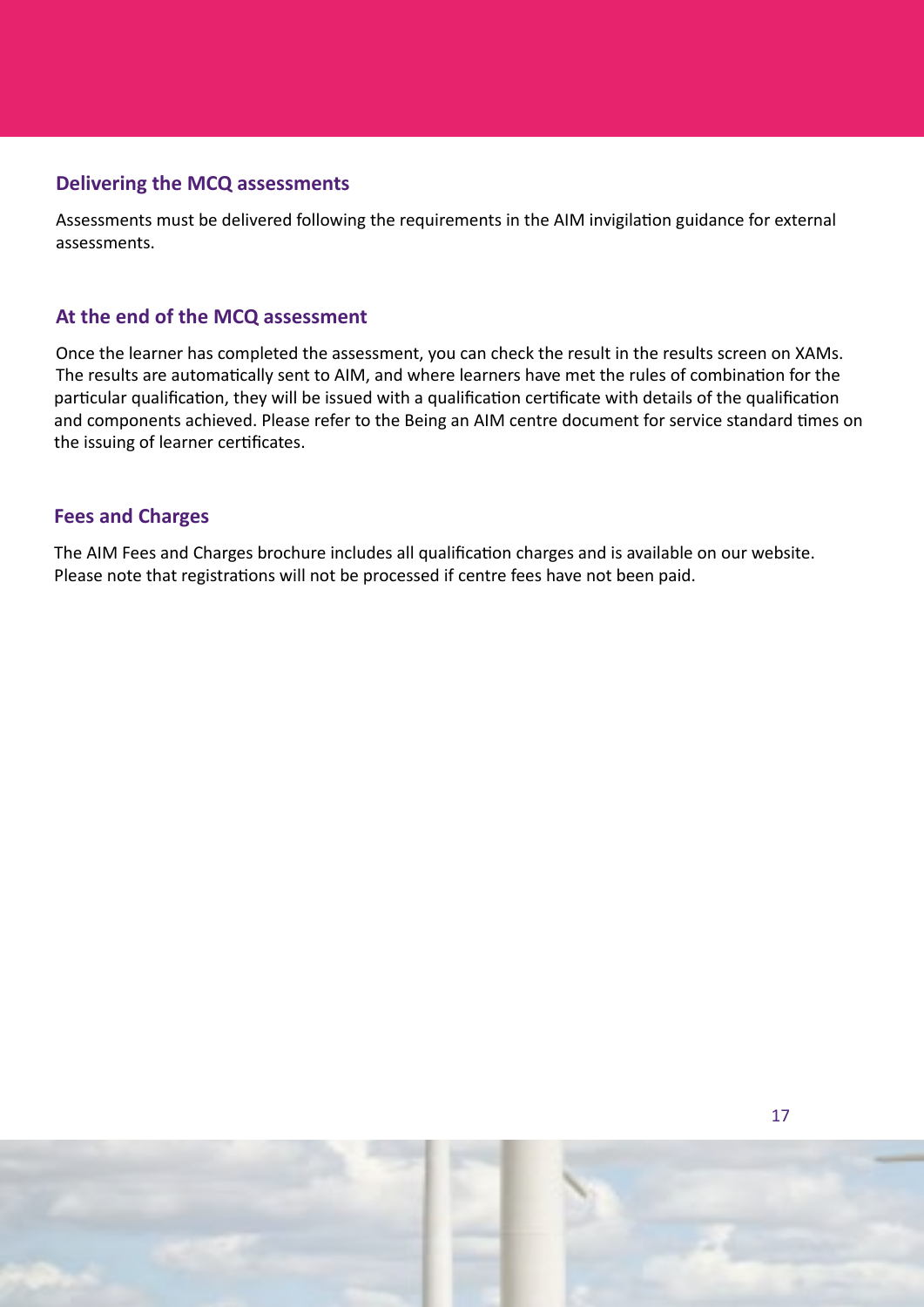# Section Five Section Five Appendices

example and the Contents and the Contents and the Contents of the Contents of the Contents of the Contents of the Contents of the Contents of the Contents of the Contents of the Contents of the Contents of the Contents of

### APPENDICES AND LINKS

Select an appendix from the list below to view the document.

### **[Appendix Name](http://www.aimawards.org.uk/resources/)**

<span id="page-11-0"></span>[A Guide to Assessing AIM Qualifications](http://www.aimawards.org.uk/resources/)